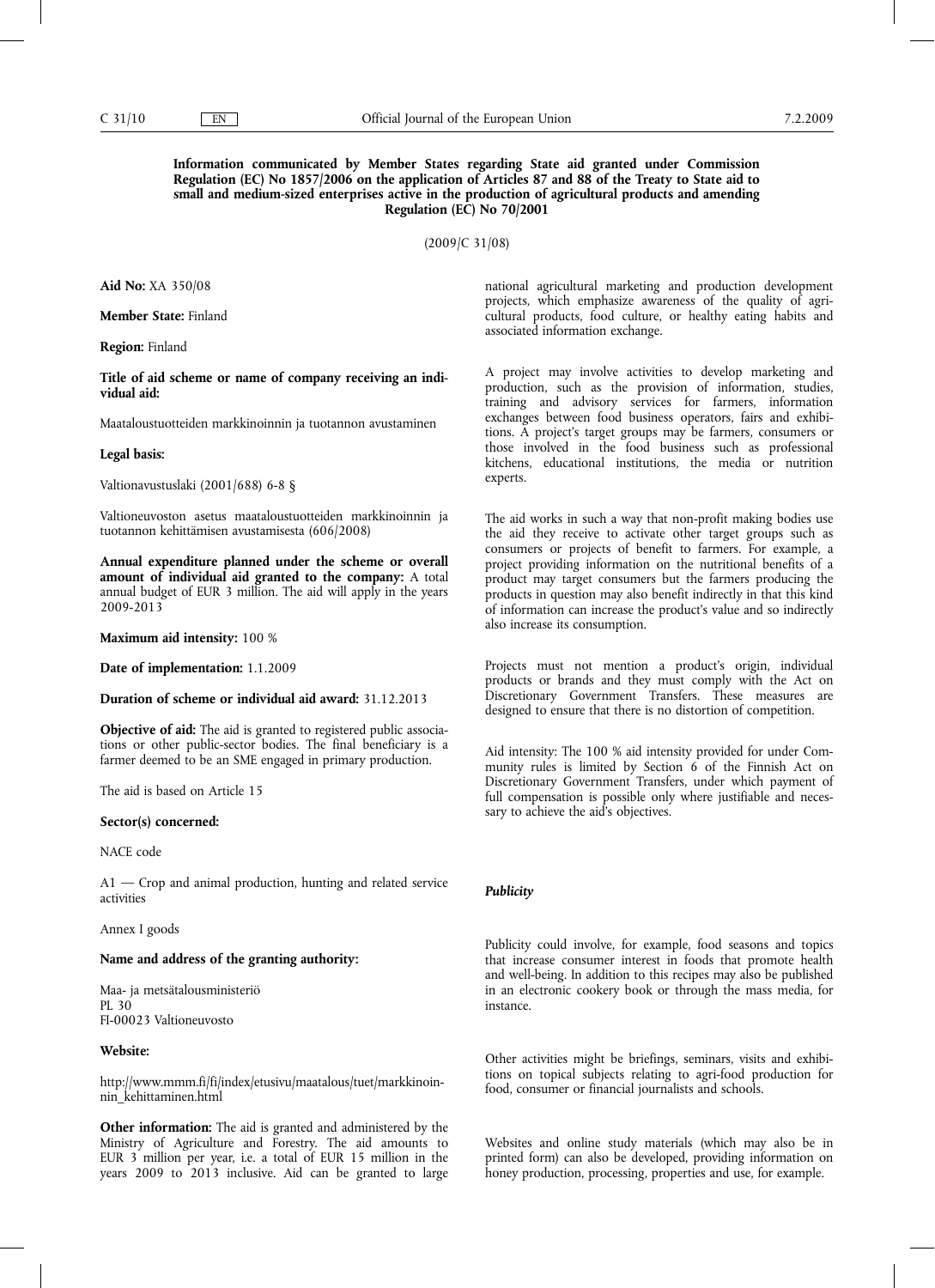The 'nurses campaign' aims to improve knowledge of good nutrition on the part of public health nurses and parents and to steer the nutritional behaviour of families with children by providing information and tools in support of food choices that promote health and well-being.

School canteens and other similar canteens can provide information on issues relating to the use of organic products. Publicity may also require various background studies such as strategy work, market research or study tours.

#### *Training*

Training for farmers includes training on mushroom and berry picking, involving for example an examination on two to four plants or fungi at a time, those who successfully pass the examination having it noted on their 'mushroom and berry picking card'. Mushroom and berry picking courses can be organised only at those times of the year when the products undergoing study are available in the wild.

Farmers need information, for example, on the characteristics of organic products in order to be able to develop production. To promote this objective, training will be organised in collaboration with industry bodies.

### *Exchange of information*

Exchanges of information may involve the organisation of fairs, presentations, competitions or other activities promoting the exchange of information between food-industry operators, and participation therein.

#### *Advice*

Aid may also be granted to advisory services for farmers

**Aid No:** XA 353/08

**Member State:** Finland

**Region:** Whole country

## **Title of aid scheme or name of company receiving an individual aid:**

Elintarviketalouden laatujärjestelmien kehittäminen

### **Legal basis:**

Valtionavustuslaki (688/2001), Valtioneuvoston asetus elintarviketalouden laatujärjestelmien kehittämisen avustamisesta (638/ 2008)

**Annual expenditure planned under the scheme:** EUR 1,2 million/year. The aid will apply in the years 2009-2013

**Maximum aid intensity:** The 100 % aid intensity provided for under Community rules is limited by Section 6 of the Finnish Act on Discretionary Government Transfers, under which payment of full compensation is possible only where justifiable and necessary to achieve the aid's objectives

**Date of implementation:** 1.1.2009

#### **Duration of aid scheme:** 31.12.2013

**Objective of aid:** The aid is granted to registered public associations and organizations, government authorities or other publicsector bodies. The final beneficiary is a farmer deemed to be an SME engaged in primary production.

The scheme comes under Article 15(2)(a), (c), (d) and (e) of Regulation (EC) No 1857/2006

### **Sector(s) concerned:**

NACE code

A1 — Crop and animal production, hunting and related service activities

Annex I goods

### **Name and address of the granting authority:**

Maa- ja metsätalousministeriö PL 30 FI-00023 Valtioneuvosto

#### **Website:**

http://www.laatuketju.fi/laatuketju/www/fi/hankkeet/index.php

#### www.finlex.fi

**Other information:** The aid is granted and administered by the Ministry of Agriculture and Forestry. The aid amounts to EUR 1,2 million per year, i.e. a total of EUR 6 million in the years 2009 to 2013 inclusive. Aid can be granted for national development projects implementing the food quality strategy coordinated by the Ministry of Agriculture and Forestry. The projects must improve the competitiveness of the food industry, strengthen its social accountability (including the development of traceability systems and compliance with ethics policies) and increase consumer awareness of the food industry's activities.

A project may be implemented in the form of measures either to improve the quality of agri-food products or operations or to foster agri-food value chains, examples being information provision, studies, training and advice for agricultural producers or the organisation of information exchanges between those working in the agri-food industry. Project target groups can include agricultural producers, consumers or those involved in the food business such as professional kitchens, educational institutions, the media and nutrition experts. The final beneficiary is a farmer deemed to be an SME engaged in primary production.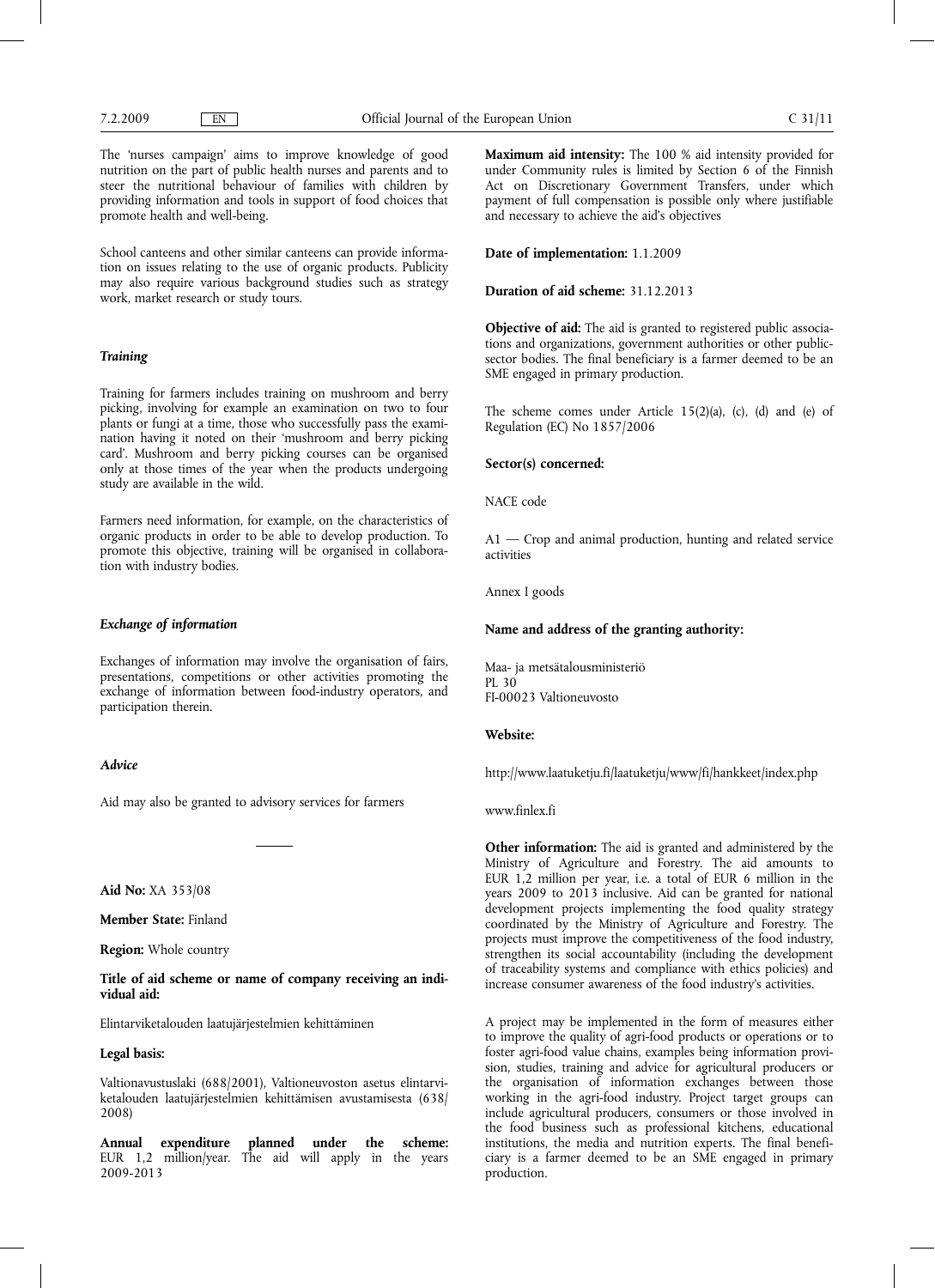The aid system works in such a way that the beneficiaries (registered associations and organizations, research institutes, government authorities and other public bodies) use the support provided to implement national projects often of benefit to the entire food chain. For example, projects publicising the work undertaken to improve product quality in a given production sector may target consumers. In addition to consumers, however, a project may indirectly benefit the farmers producing the products in question. This kind of information can increase confidence in both production and the product while at the same time increasing the product's value, so indirectly increasing its consumption.

Projects must not mention a product's origin, individual products or brands and they must comply with the Act on Discretionary Government Transfers. These measures are designed to ensure that there is no distortion of competition.

The 100 % aid intensity provided for under Community rules is limited by Section 6 of the Finnish Act on Discretionary Government Transfers, under which payment of full compensation is possible only where justifiable and necessary to achieve the aid's objectives.

#### *Publicity*

Publicity may not include advertising.

The following activities constitute authorised publicity:

- press articles and releases (e.g. on new ways to ensure the welfare of domestic animals or on electronic data exchange systems for monitoring the production of agricultural products),
- riefings, seminars, visits and exhibitions on topical subjects relating to agri-food production for food, consumer or financial journalists and schools,
- the development of websites and online study materials, which may also be in printed form (e.g. hygiene requirements for berry picking, ensuring that cereals are diseasefree, animal welfare provisions, farming practices consistent with sustainable development or consumer rights and expectations), and
- publicity for professional kitchens (canteens in schools or other similar establishments), e.g. matters relating to the purchase of locally sourced products.

Publicity may also require various background studies such as strategy work, market research or study tours.

# *Training*

Training for producers of agricultural products may involve, for example, hygiene training for berry pickers during which they become familiar with good hygiene practice for picking and transport. It may also cover, for instance, animal health inspection and electronic recording.

## *Exchange of information*

Exchanges of information may involve the organisation of presentations, competitions or other activities promoting the exchange of information between food-industry operators, and participation therein.

### *Advice*

The aid may also be granted to advisory services for producers of agricultural products

**Aid No:** XA 398/08

**Member State:** United Kingdom

**Region:** North-East England

**Title of aid scheme or name of company receiving an individual aid:**

Living North Pennines

#### **Legal basis:**

National Heritage Act (1980)

## **Annual expenditure planned under the scheme or overall amount of individual aid granted to the company:** GBP 76 508

**Maximum aid intensity:** The aid intensity is up to 100 % which will be used for the real costs incurred as regards to investment or capital works intended for the conservation of non-productive heritage features located on agricultural holdings. The aid will be paid in line with Article 5(2) of Regulation (EC) No 1857/2006

**Date of implementation:** The scheme will start on 28 November 2008 or on publication of the scheme by the European Commission, whichever is later

**Duration of scheme or individual aid award:** The scheme will start on 28 November 2008 or on publication of the scheme by the European Commission, whichever is later. It will close on the 31 December 2010. The last payment will be made on 31 December 2010

**Objective of aid:** The aid is for capital works intended for the conservation of a non-productive heritage feature located on the agricultural holdings. The work to be carried out includes restoration of the walls of the structure by repairing and re-pointing and underpinning of the structure to prevent it from falling down. This is in accordance with Article 5(2) of Regulation (EC) No 1857/2006